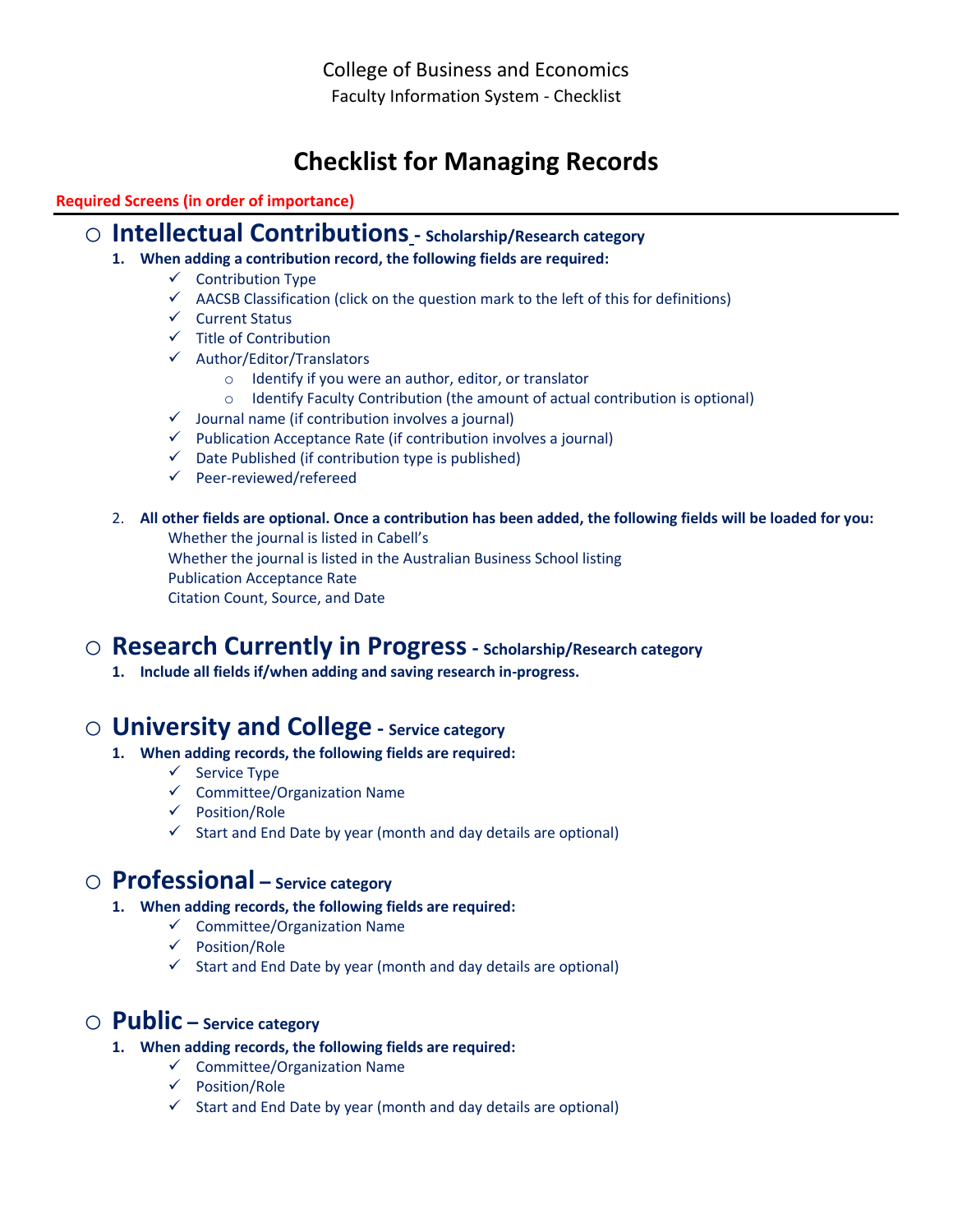College of Business and Economics Faculty Information System - Checklist

### o **Contracts, Fellowships, Grants and Sponsored Research - Scholarship/Research category**

- **1. When adding records, the following fields are required:**
	- $\checkmark$  Type
	- $\checkmark$  Title
	- $\checkmark$  Awarding Organization
	- $\checkmark$  AACSB Classification (click on the question mark to the left of this for definitions)
	- $\checkmark$  Identify your role under "Researchers"
	- $\checkmark$  Start and End Date by year (month and day details are optional)

### o **Consulting – General Information category**

#### **1. When adding records, the following fields are required:**

- $\checkmark$  Consulting Type
- $\checkmark$  Client/Organization
- $\checkmark$  Compensated/Pro Bono
- $\checkmark$  Start and End Date by year (month and day details are optional)

### o **Academic, Government, Military and Professional Positions – Service category**

### **1. When adding records, the following fields are required:**

- $\checkmark$  Experience Type
- $\checkmark$  Organization
- $\checkmark$  Title/Rank/Position
- $\checkmark$  Was this your own company?
- $\checkmark$  Start and End Date by year (month and day details are optional)

## o **Scheduled Teaching – Teaching category**

- **1. All required information for this screen has been pre-loaded. You do not need to "add courses". This is an important screen however so please review for accuracy at your convenience.**
- **2. All optional fields in this screen** *have not* **been pre-loaded. Please include descriptions of the following when/where applicable:**
	- "Describe pedagogical innovations" for courses where applicable.
	- "Describe any new teaching material" for courses where applicable.
	- "Describe any activities that enhance student learning" for courses where applicable.
- **3. Syllabi will be collected and loaded for you.**

#### **Review for Accuracy – Many of the details in the following screens have been pre-loaded for you.**

- o **Presentations - Scholarship/Research category**
- o **Faculty Development Activities Attended– General Information category**
- o **Directed Student Learning – Teaching category**
- o **Administrative Data – Permanent – General Information category**
- o **Administrative Data – Yearly Data – General Information category**
- o **Administrative Assignments – General Information category**
- o **Education – General Information category**